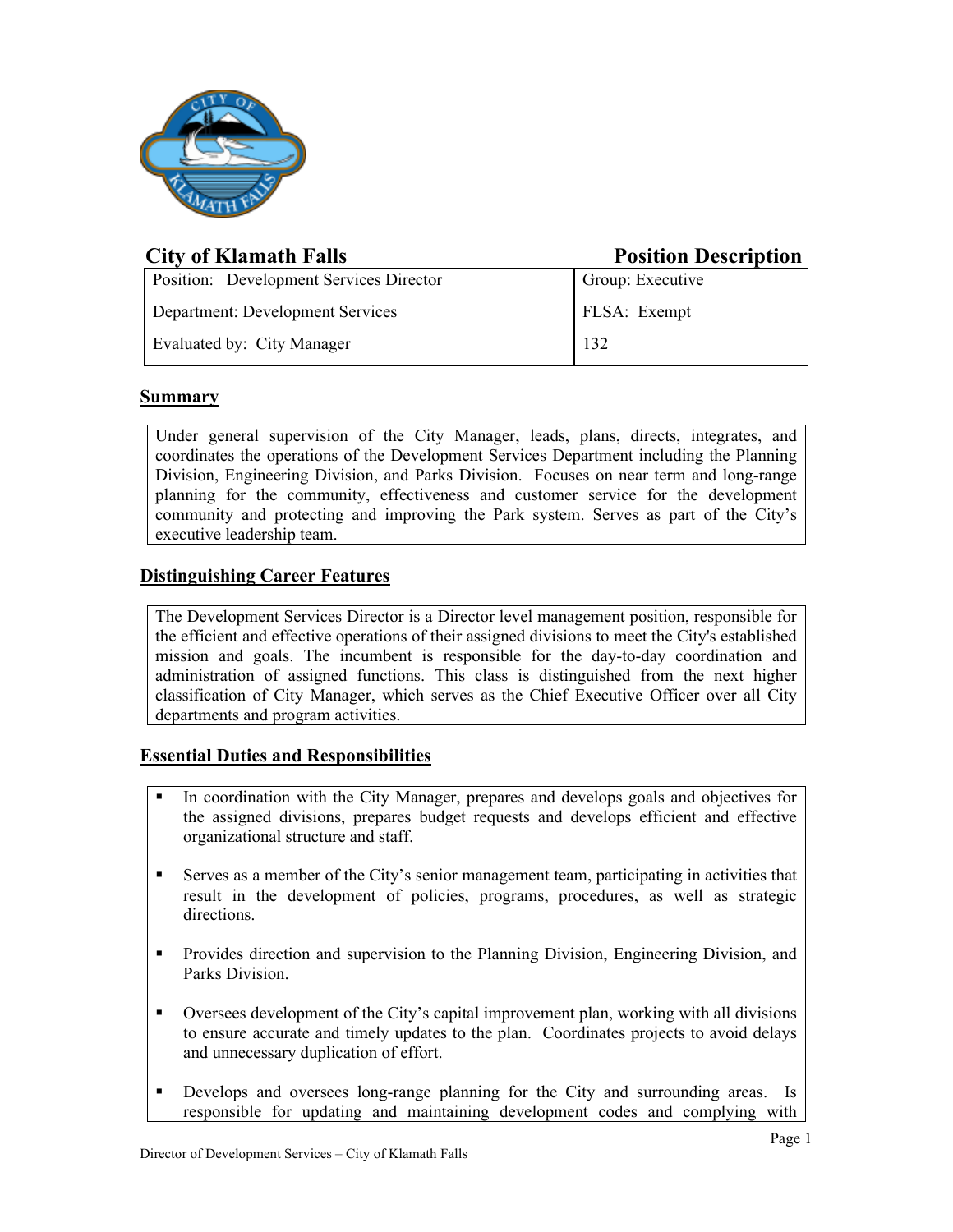changes in state law.

- Attends City Council, advisory committees, or other meetings as directed by the City Manager.
- Serve as project manager for a variety of special projects; facilitates project activities and resolves problems. Serves as a liaison to City boards and commissions.
- Oversees and prepares agenda items and recommendations for City Council action.
- Performs other duties as assigned that support the overall objective of the position.

## **Qualifications**

#### **Knowledge and Skills**

Principles and practices of municipal administration, organizational development, and functions; current social, political, and economic trends and operating problems of municipal government; principles and practices of municipal budgeting and finance; principles and practices of economic and community development; principles and practices of public financing; local and state legislative processes; methods of assessing municipal operating requirements; principles of effective public relations and interrelationships with community groups and agencies, private businesses and firms, and other levels of government;; methods and techniques of supervision, training, and motivation; basic principles of mathematics; applicable federal, state and local laws, codes and regulations; methods and techniques of scheduling work assignments; standard office procedures, practices, and equipment; modern office equipment, including a computer and applicable software; methods and techniques for record keeping and report preparation and writing; proper English, spelling, and grammar; occupational hazards and standard safety practices.

## **Abilities**

Ability to effectively direct and manage assigned; provide effective leadership; coordinate a variety of program activities, including personnel administration; research, analyze, interpret, summarize, and present administrative and technical information and data in an effective manner; prepare and analyze grant budgets; serve effectively as the administrative agent of the City Manager and City Council; plan, organize, train, evaluate, and direct work of assigned staff; perform mathematical calculations quickly and accurately; interpret, explain and apply applicable laws, codes, and regulations; read, interpret, and record data accurately; organize, prioritize, and follow-up on work assignments; work independently and as part of a team; make sound decisions within established guidelines; analyze a complex issue and develop and implement an appropriate response; follow written and oral directions; observe safety principles and work in a safe manner; communicate clearly and concisely, both orally and in writing; establish and maintain effective working relationships.

## **Physical Abilities**

Requires sufficient visual acuity to recognize letters and numbers, auditory ability to hear and respond to in-person and phone conversations, and physical ability to give presentations to large audiences. Requires hand-eye-arm coordination to use a personal computer keyboard. Requires ambulatory ability to move to various work locations.